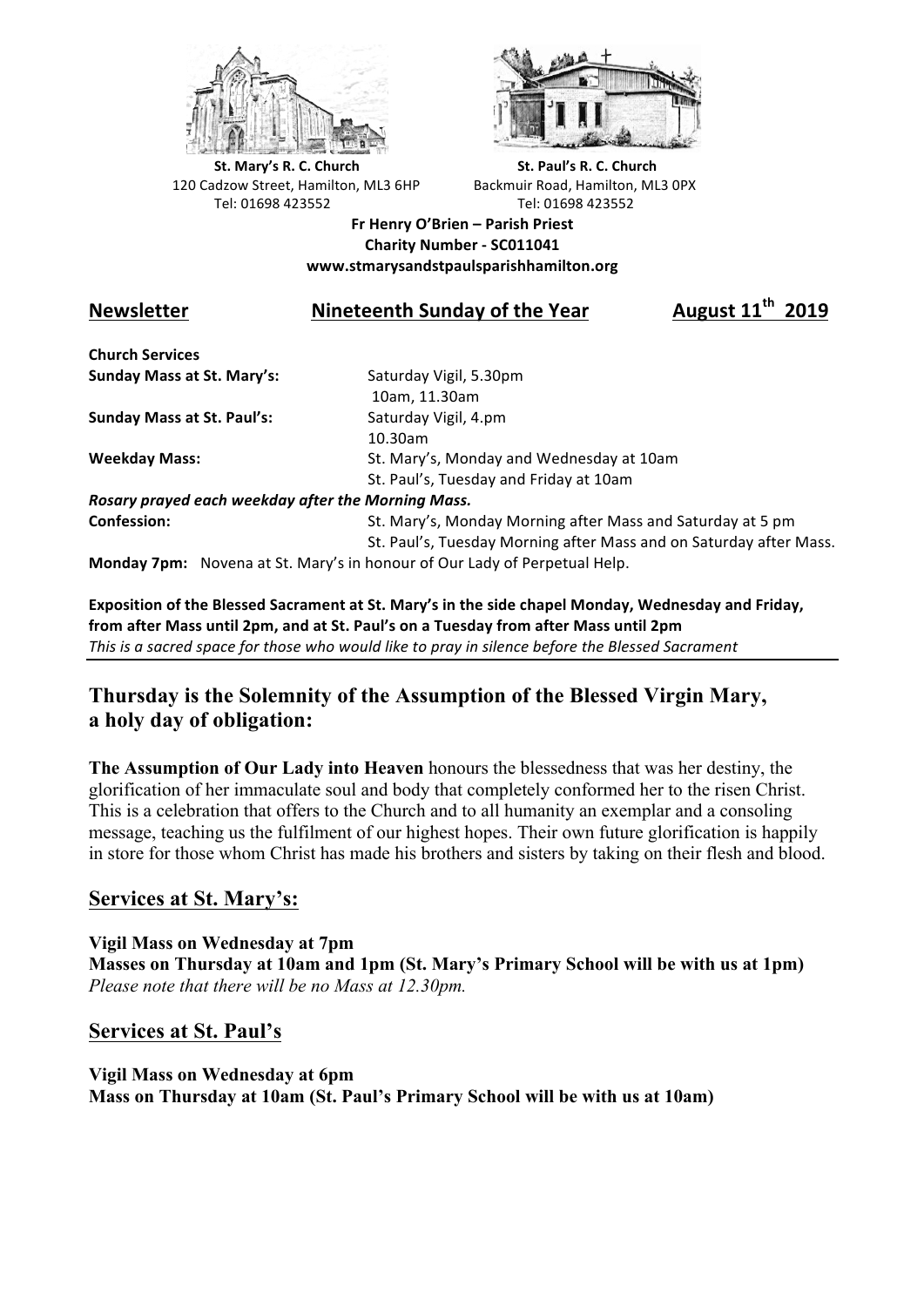*Our schools re-open on Thursday and so we wish every grace and blessing on all at St. Mary's and St. Paul's Primary Schools and all at Holy Cross High School. May they have a very fruitful and happy school year.* 

**After his resurrection from the dead,** Jesus commanded his disciples, *"Go, therefore, make disciples of all nations, baptise them in the name of the Father and of the Son and of the Holy Spirit, and teach them to observe all the commands I gave you."* (Matthew 28:19-20).

**Those words were taken to heart by the men and women of the early church,** and the teaching and initiation of converts into the Christian community, culminating in the Easter celebration of baptism, confirmation and eucharist, came to be one of the glories of the church.

**In our age the church invites those men and women** who feel drawn to membership of the church to participate in the Rite of Christian Initiation of Adults, which takes place from early October until after the celebration of Easter. The course involves one evening in the week and offers instruction on the four areas of catechesis, The Creed, the Sacraments, the Commandments and the Life of Prayer.

**Do you know of anyone who has expressed interest in becoming a member of the Catholic Church?** *Please speak with Fr. O'Brien to discuss this matter further.*

**Credo, St. Mary's and St. Paul's Faith Sharing Group** resumes this Tuesday, August 13<sup>th</sup>, in the parish meeting room at 1o'clock. The group meets to reflect and share on some aspect of the Catholic Faith and then enjoy some tea and cake together. *New members are always welcome, just come along!*

**St. Mary's and St. Paul's Walking Group** meets on Tuesday mornings at 11am and walks for around one hour, starting from the Museum and returning there to have some tea and coffee. The walking group proves to be popular and new members are always welcome. *Just come along if you feel like it.*

**Diocese of Motherwell, Mission and Evangelization Team** offer a weekend of Scripture Reflection led by Fr. Nicholas King SJ on Saturday/Sunday 21<sup>st</sup>-22<sup>nd</sup> September at the Conforti Xavarian Centre in Coatbridge. All are welcome but pre-registration is necessary; please email missions@rcdom.org.uk; more details on poster in side porch.